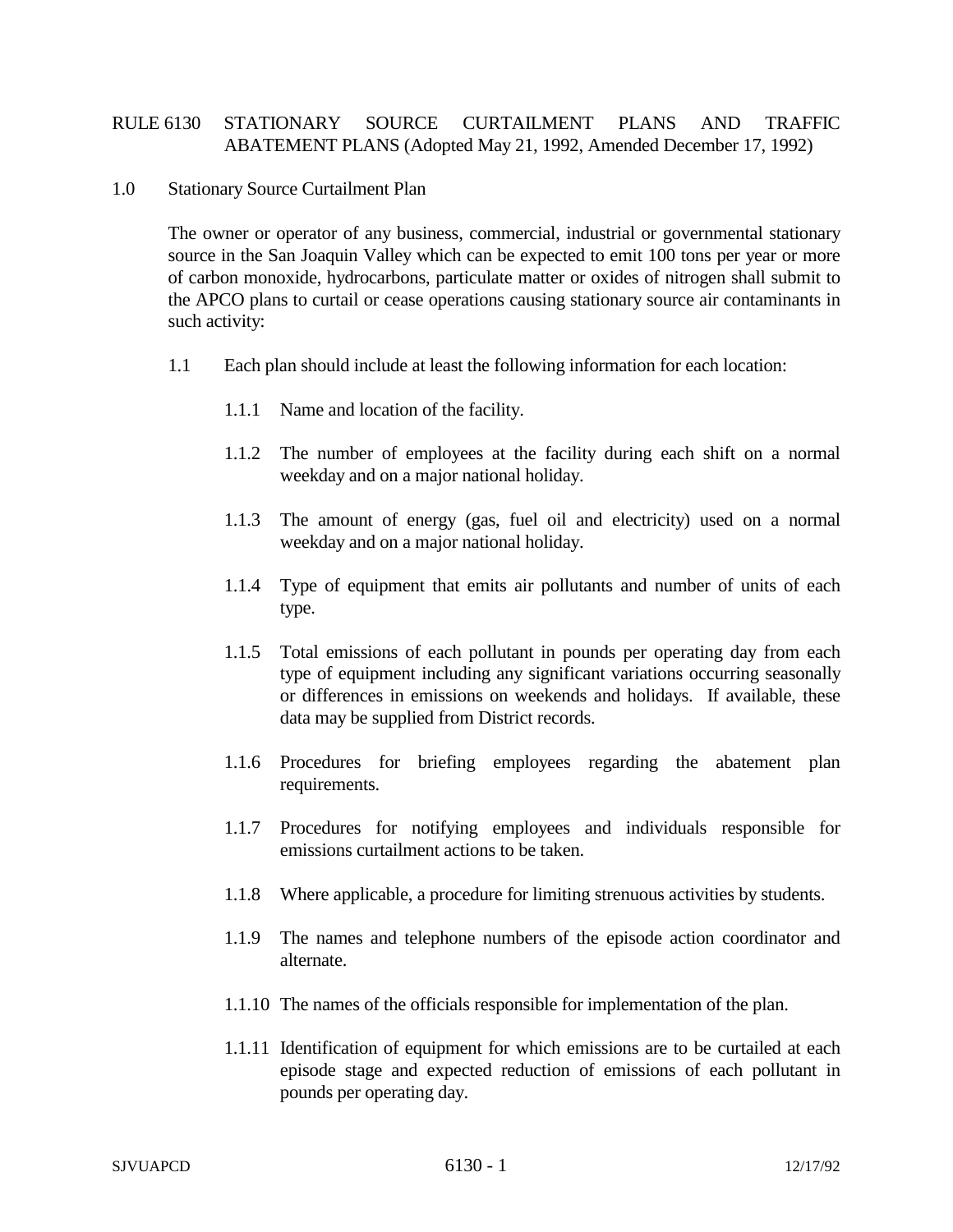- 1.1.12 Time required to accomplish the emissions curtailment at each episode stage.
- 1.1.13 Reductions in fuel oil, gas and electrical consumption expected at each episode stage.
- 1.2 First stage episodes
	- 1.2.1 The measures to voluntarily curtail equipment operations that emit air pollutants specific to the type of episode.
	- 1.2.2 In the case of oxidant episodes, the equipment operations that emit hydrocarbons and nitrogen oxides.
- 1.3 Second stage episodes
	- 1.3.1 The measures to curtail as much as possible, equipment operations that emit air pollutants specific to the type of episode and in the case of oxidant episodes, the equipment operations that emit hydrocarbons and nitrogen oxides.
	- 1.3.2 The measures to postpone operations which can be postponed until after the episode.
	- 1.3.3 For fossil fuel-fired combustion sources, including electric utilities, with a heat input greater than 50 million BTU per hour the measures to burn natural gas.
	- 1.3.4 For electric utilities the measures, in addition to those in Section 1.3.3, to shift oil power generation to non-source areas to the maximum extent consistent with the public health, safety, and welfare.
	- 1.3.5 For refineries and chemical plants, the measures to be taken to reduce emissions by 20% by curtailing equipment operations that emit air pollutants specific to the type of episode and in the case of oxidant episodes, the equipment operations that emit hydrocarbons and nitrogen oxides without jeopardizing the public health or safety, without causing an increase in the emission of other air contaminants, without damaging the equipment or without reducing production more than 20 percent.
	- 1.3.6 The measures in Section 1.2 of this rule.
- 1.4 Third stage episodes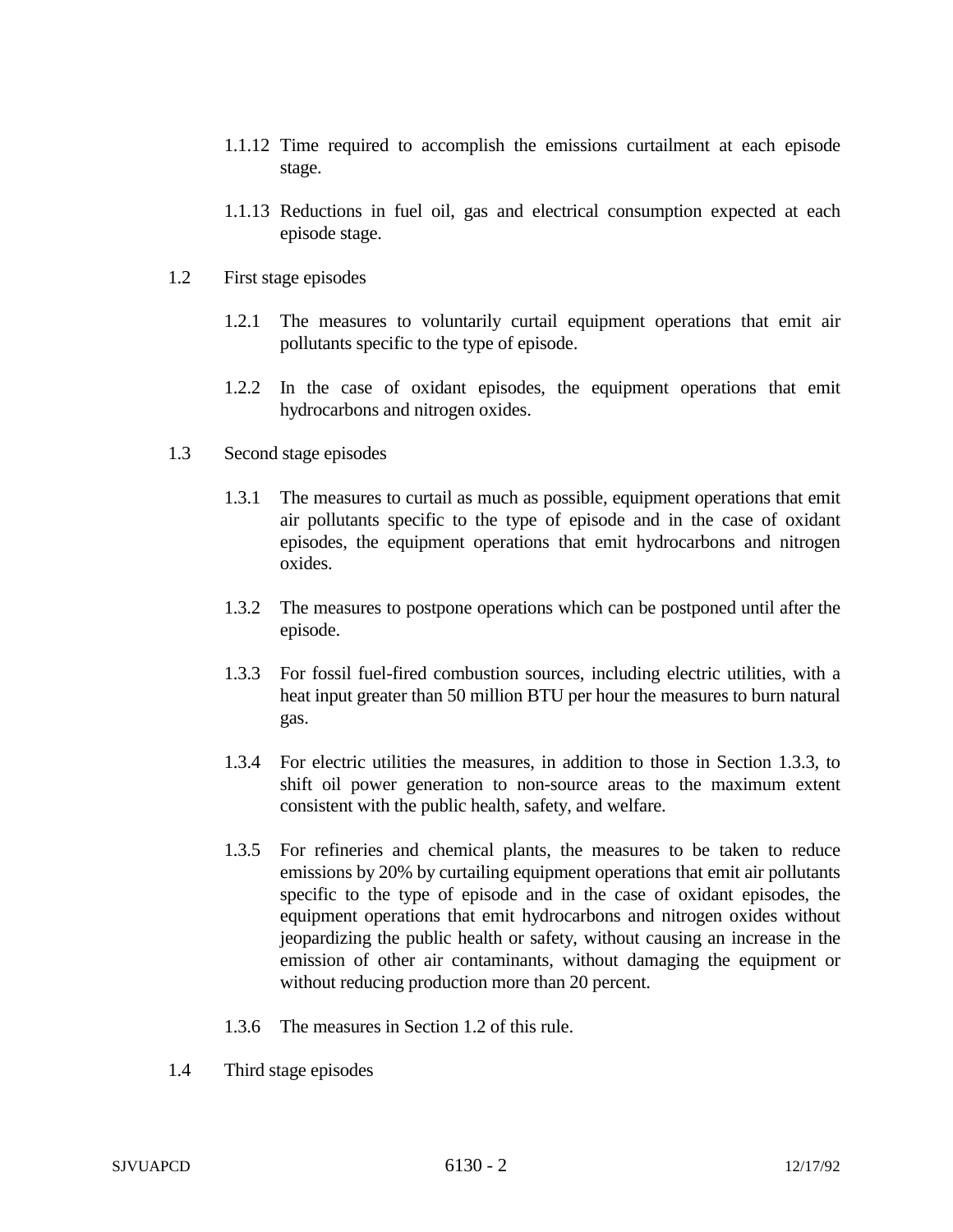- 1.4.1 A list of equipment, with permit numbers if applicable, which can be shut down without jeopardizing the public health or safety, and an estimate of the resultant reductions in carbon monoxide, hydrocarbons, nitrogen oxides, and particulate matter emissions.
- 1.4.2 A list of equipment, with permit numbers if applicable, which must be operated to protect the public health or safety, and an estimate of the carbon monoxide, hydrocarbons, nitrogen oxides, and particulate matter emissions from such equipment.
- 1.4.3 The measure for chemical plants and petroleum refineries to reduce emissions by 33% by curtailing equipment operations that emit air pollutants specific to the type of episode and in the case of oxidant episodes the equipment operations that emit hydrocarbons and nitrogen oxides, without jeopardizing the public health and safety.
- 1.4.4 The measures described in Section 1.3 of this rule.
- 1.4.5 The measures for stationary sources which emit 100 tons per year or more of air contaminants to eliminate emissions specific to the type of episode, and in the case of oxidant episodes, the measures to eliminate hydrocarbons and nitrogen oxides by starting no new batches, by ceasing feed of new materials, and by phasing down as rapidly as possible without damage to the equipment.
- 2.0 Traffic Abatement Plan

The owner or operator of any industrial, business, commercial, or governmental facility or activity employing more than 100 persons per shift at any one (1) business address shall submit to the APCO plans to curtail or cease operations causing air contaminants from vehicle use:

- 2.1 Each plan should include at least the following information for each location:
	- 2.1.1 Name and location of the facility.
	- 2.1.2 Number of employees.
	- 2.1.3 Employee vehicles.
		- 2.1.3.1 number using gasoline or diesel.
		- 2.1.3.2 total average daily commute mileage.
	- 2.1.4 Fleet vehicles.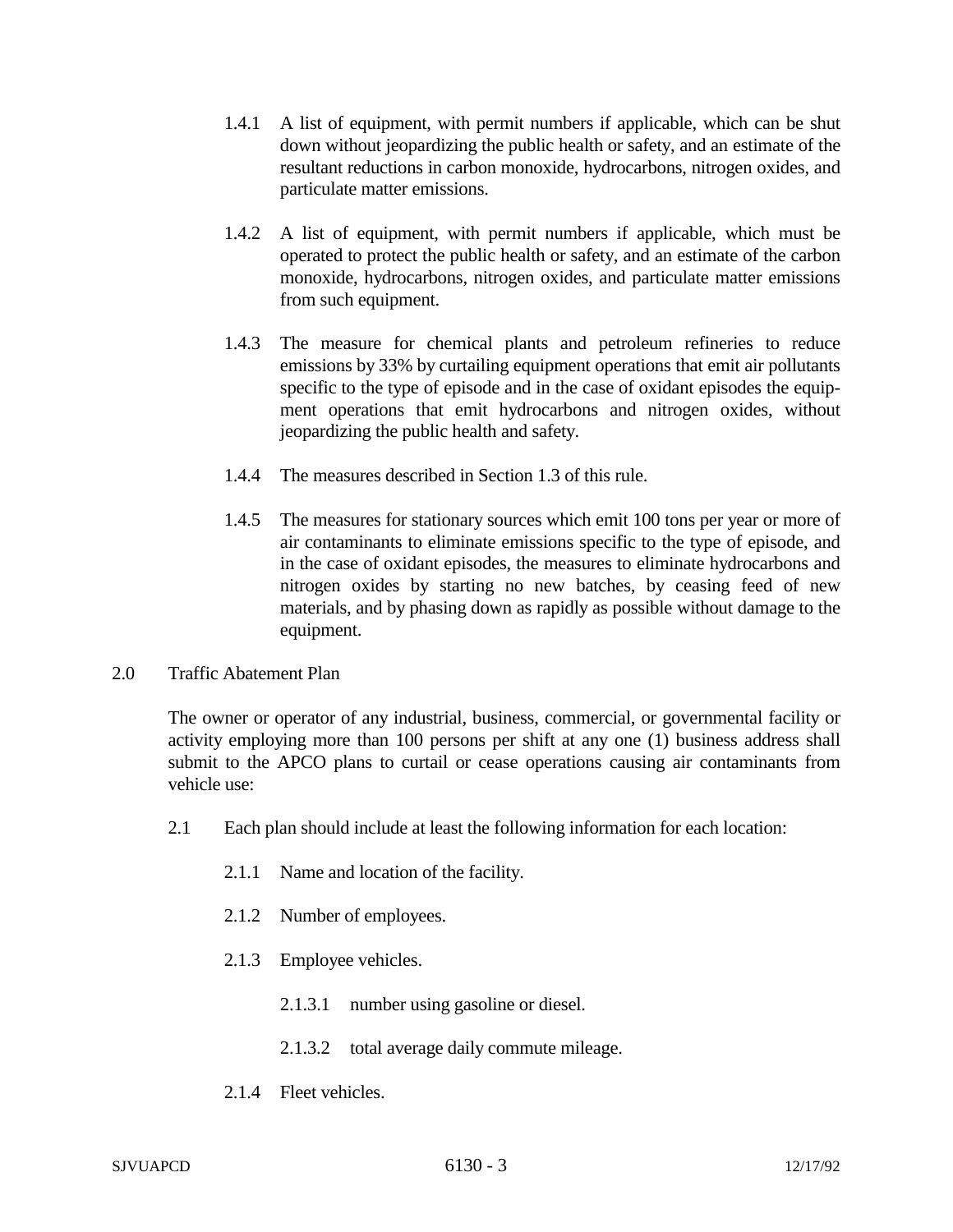- 2.1.4.1 number using gasoline or diesel.
- 2.1.4.2 total average daily mileage of each type.
- 2.1.5 Procedures for briefing employees regarding the abatement plan requirements.
- 2.1.6 Procedures for notifying employees and individuals responsible for emissions curtailment actions to be taken.
- 2.1.7 Where applicable, a procedure for limiting strenuous activities by students.
- 2.1.8 The names and telephone numbers of the episode action coordinator and alternate.
- 2.1.9 The name of the official responsible for implementation of the plan.
- 2.2 Each plan should include at least the following information, where applicable, regarding emission abatement actions:
	- 2.2.1 The total number of employees at the facility during each shift.
	- 2.2.2 The total number of motor vehicles and vehicle miles traveled for motor vehicles operated:
		- 2.2.2.1 by the company for company business on a normal weekday and a major national holiday.
		- 2.2.2.2 by employees commuting between home to the place of business on a normal weekday and a major national holiday.
		- 2.2.2.3 the minimum number of motor vehicles to be operated that are necessary to protect public health or safety.

## 2.3 First Stage Episodes

- 2.3.1 The measures by which employers will encourage the utilization of car pools or otherwise reduce employee motor vehicle travel.
- 2.4 Second Stage Episodes
	- 2.4.1 The measures within the reasonable control of the employer to reduce the number of vehicle miles driven by employees commuting to and from work.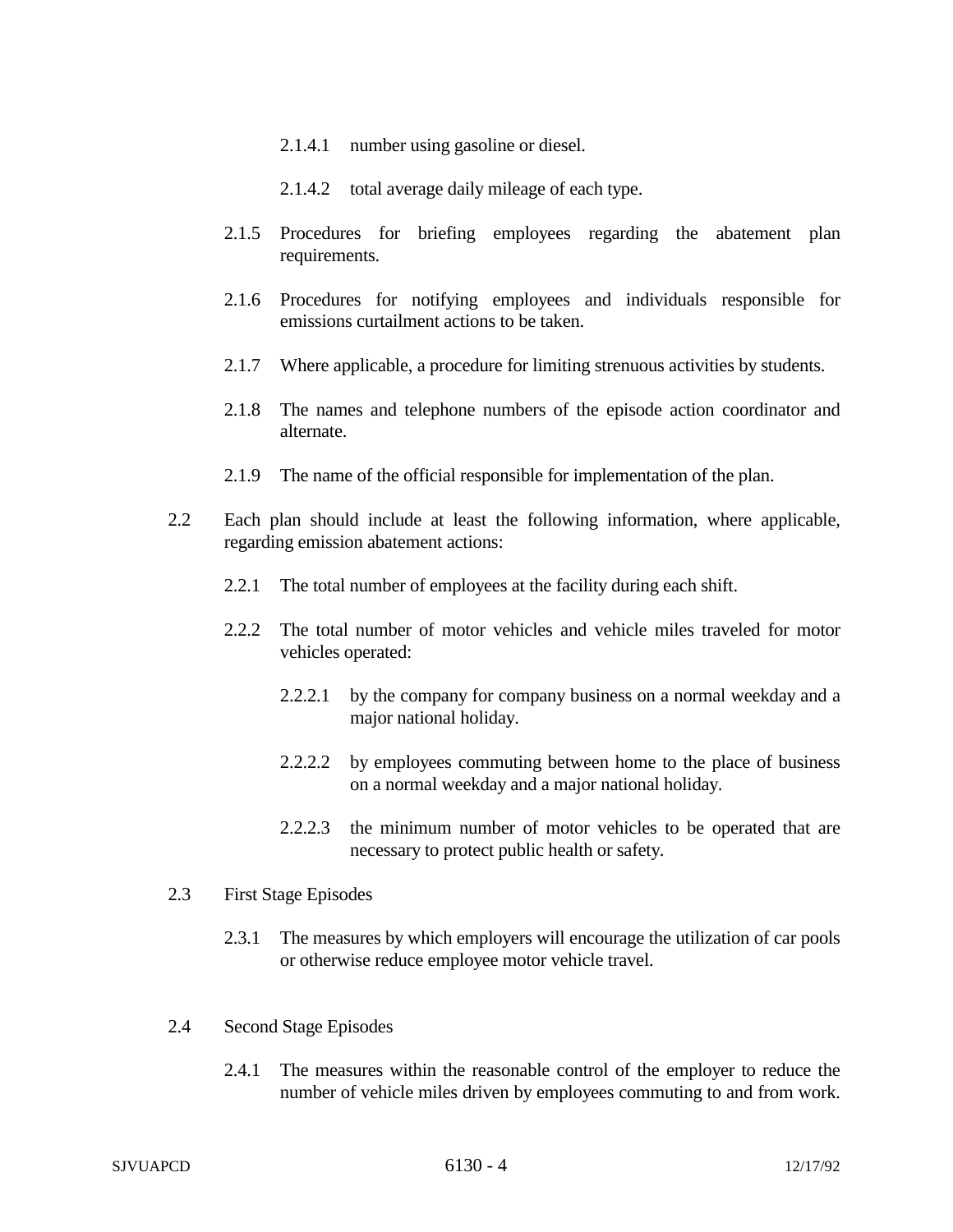The actions to reduce the number of vehicle miles driven for fleet vehicles, if applicable.

- 2.5 Third Stage Episodes
	- 2.5.1 A statement as to whether the company will operate as though the day was a major national holiday and if not, a statement why.
- 3.0 Plan Submittal
	- 3.1 The owner or operator of any governmental, business, commercial, or industrial activity or facility listed in Sections 1.0 and 2.0 shall submit a stationary source curtailment plan and/or traffic abatement plan to the APCO. Affected governmental, business, commercial, or industrial facilities shall submit the required plan(s) within 45 days after notification that such plans are required. If the required plan is not submitted within the above time limit, the applicant shall be considered to be in violation of the District's Rules and Regulations.
	- 3.2 The owner or operator of any industrial, business, governmental or commercial establishment required to submit a plan by this rule shall be notified by the APCO or his authorized representative if the plan is approved or disapproved according to the following schedule:
		- 3.2.1 For sources with emissions greater than or equal to 500 tons per year or for establishments employing 400 or more employees per shift, within 45 days after receipt.
		- 3.2.2 For sources with emissions greater than 100 tons per year or for establishments employing more than 200 and less than 400 employees per shift, within 90 days after receipt.
		- 3.2.3 For sources with emissions greater than 100 tons per year or establishments employing 100 to 200 employees per shift, within 180 days after receipt.
	- 3.3 The owner or operator of any industrial, business, governmental or commercial establishment shall be notified by the APCO or his authorized representative within 30 days after the plan has been evaluated, if the plan is disapproved. Any plan that is disapproved shall be revised and resubmitted to the District within 30 days of receipt of the notice of disapproval.
	- 3.4 All electric utilities that file plans for energy conservation, load reduction or load shedding with the Public Utilities Commission or the Energy Resources Conservation and Development Commission shall file copies of such plans with the District and with the ARB. Consumers requested by an electric utility to prepare electrical load reduction plans shall file such plans with the District and ARB.